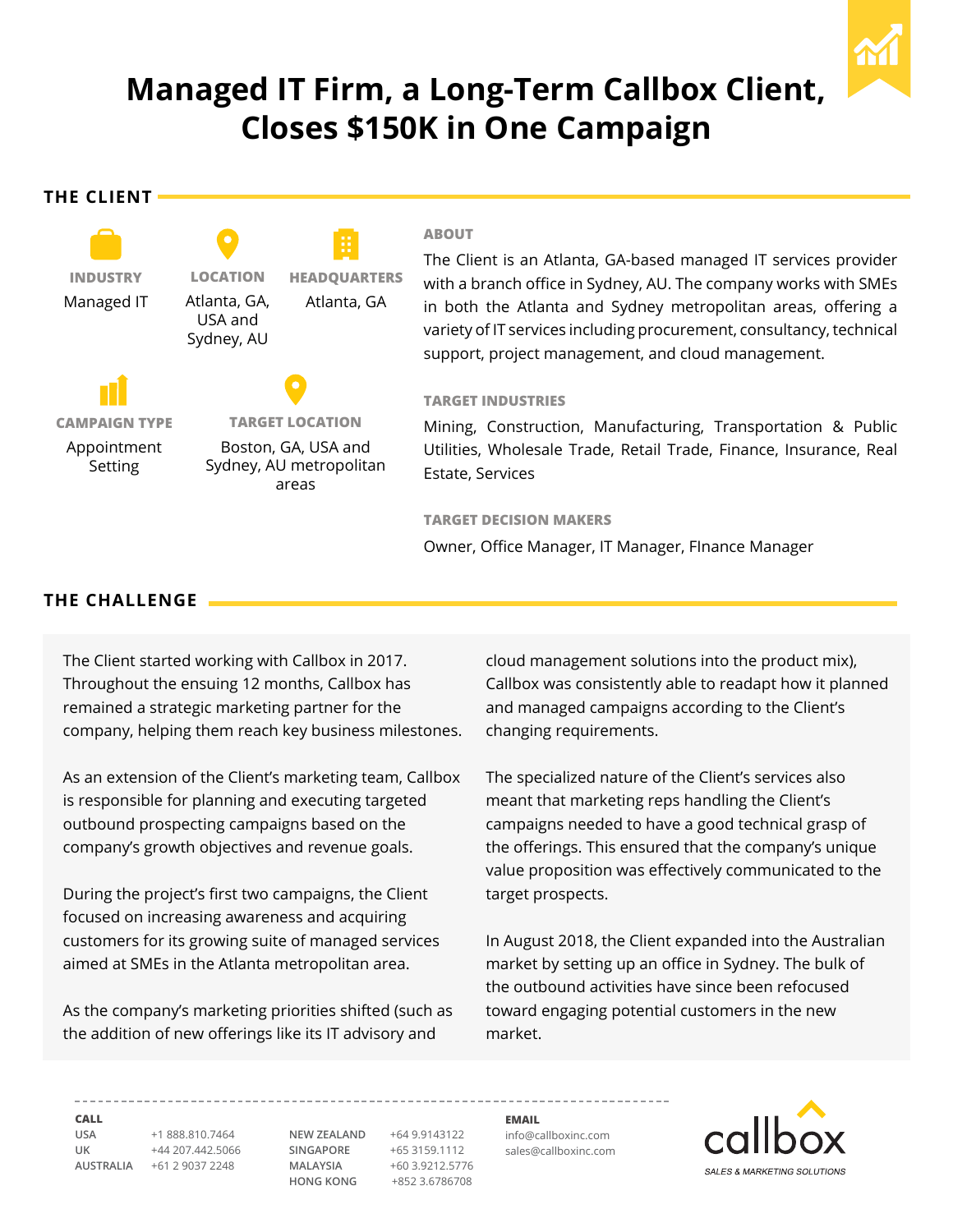#### **CASE STUDY**

### **Managed IT Firm, a Long-Term Callbox Client, Closes \$150K in One Campaign**

- **Designed and deployed** a long-term appointment setting program for a managed IT solution provider
- **•**  Accelerated the Client's pipeline growth with consistent stream of qualified appointments
- **Delivered prospects that** converted into \$150,000 in new contracts for the Client

# **Highlights Results within TWELVE weeks**



# **THE CALLBOX SOLUTION**

Each three-month campaign consisted of an integrated phone and email outreach cadence designed to qualify prospects and book them for a meeting with the Client's reps. Accordingly, each campaign focused on three main activities:



Researching and Profiling Contacts

- 1. Callbox helped the Client refine its ideal customer profile (ICP) by analyzing and documenting its target market and existing customers.
- 2. Callbox's database team then collected contacts that matched the ICP through Callbox's in-house data repository and also through desk research.
- 3. For both Atlanta and Sydney campaigns, the Client wanted to target business owners, office managers, it managers, and finance managers from companies in 10 industries, with 15 to 500 employees.

**Call**

**USA** +1 888.810.7464 **UK** +44 207.442.5066 **AUSTRALIA** +61 2 9037 2248

**NEW ZEALAND** +64 9.9143122 **SINGAPORE** +65 3159.1112 **MALAYSIA** +60 3.9212.5776 **HONG KONG** +852 3.6786708

**Email** info@callboxinc.com sales@callboxinc.com